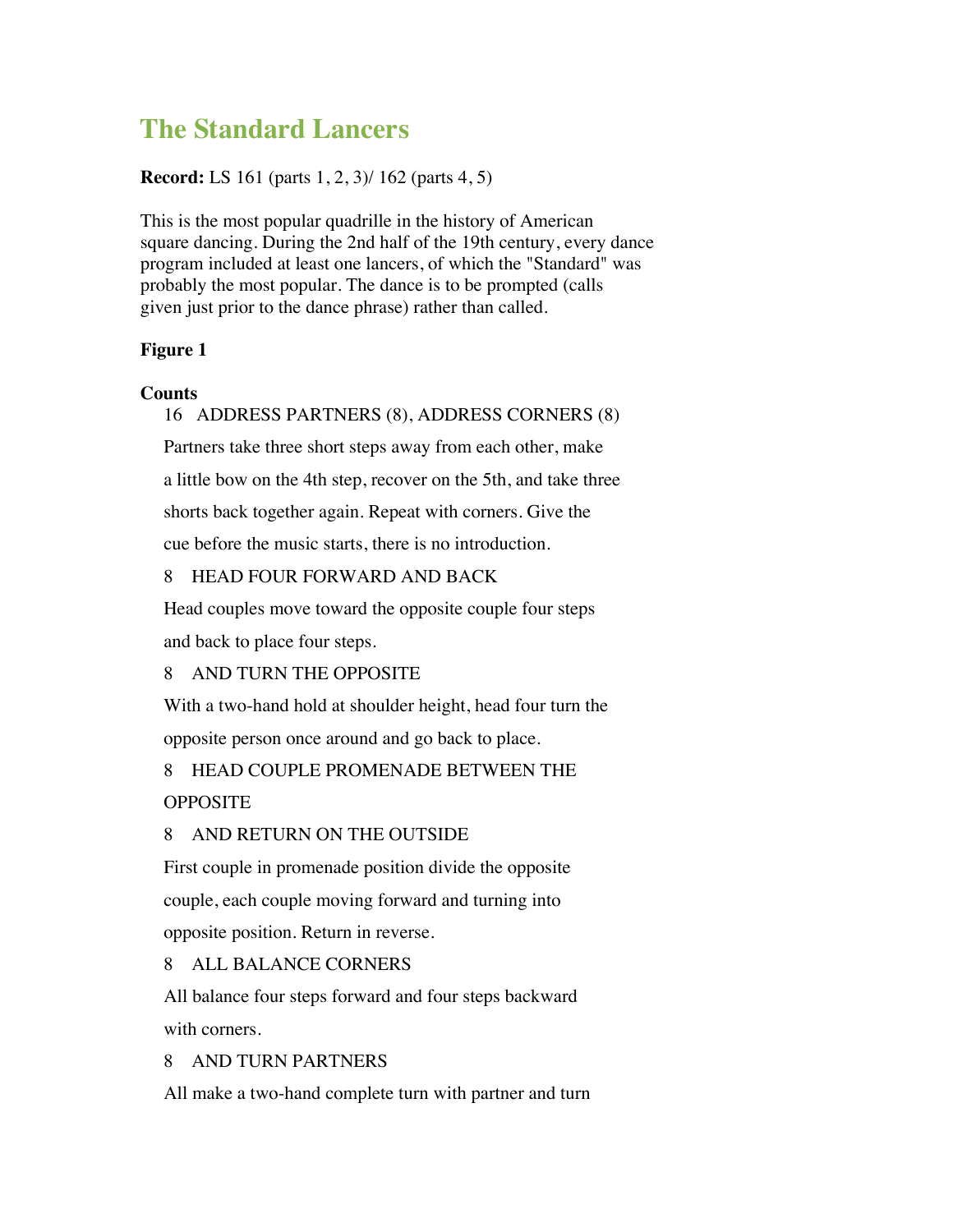into place.

48 Repeat the above for the side couples. Do not repeat the 16 count introduction (Address Partners, Address Corners).

## **Figure 2**

### **Counts**

16 WAIT. Just wait! See how convincingly you can do it. Smile at your corner; chat with your partner.

## 8 HEAD FOUR FORWARD AND BACK

## 8 TURN LADIES TO CENTER, FACE PARTNERS

Head couples join hands with partners, walk four steps to center of set. Ladies turn to face their partners in four counts while men step back to place in four counts.

## 8 CHASSEZ RIGHT AND LEFT

Partners facing each other (active couples) each individual slides four steps to the R and four to the L.

## 8 TURN PARTNERS TO PLACE

Head gentlemen step fwd, give both hands to partner and turn her back to place.

8 SIDE FOUR SEPARATE TO HEAD AND FORWARD AND BACK

Sides divide instantly and join heads in lines of four.

Forward four steps and back four steps.

8 FORWARD AGAIN AND TURN PARTNERS TO PLACES.

48 Repeat the above for the side couples. Do not repeat the introductory wait.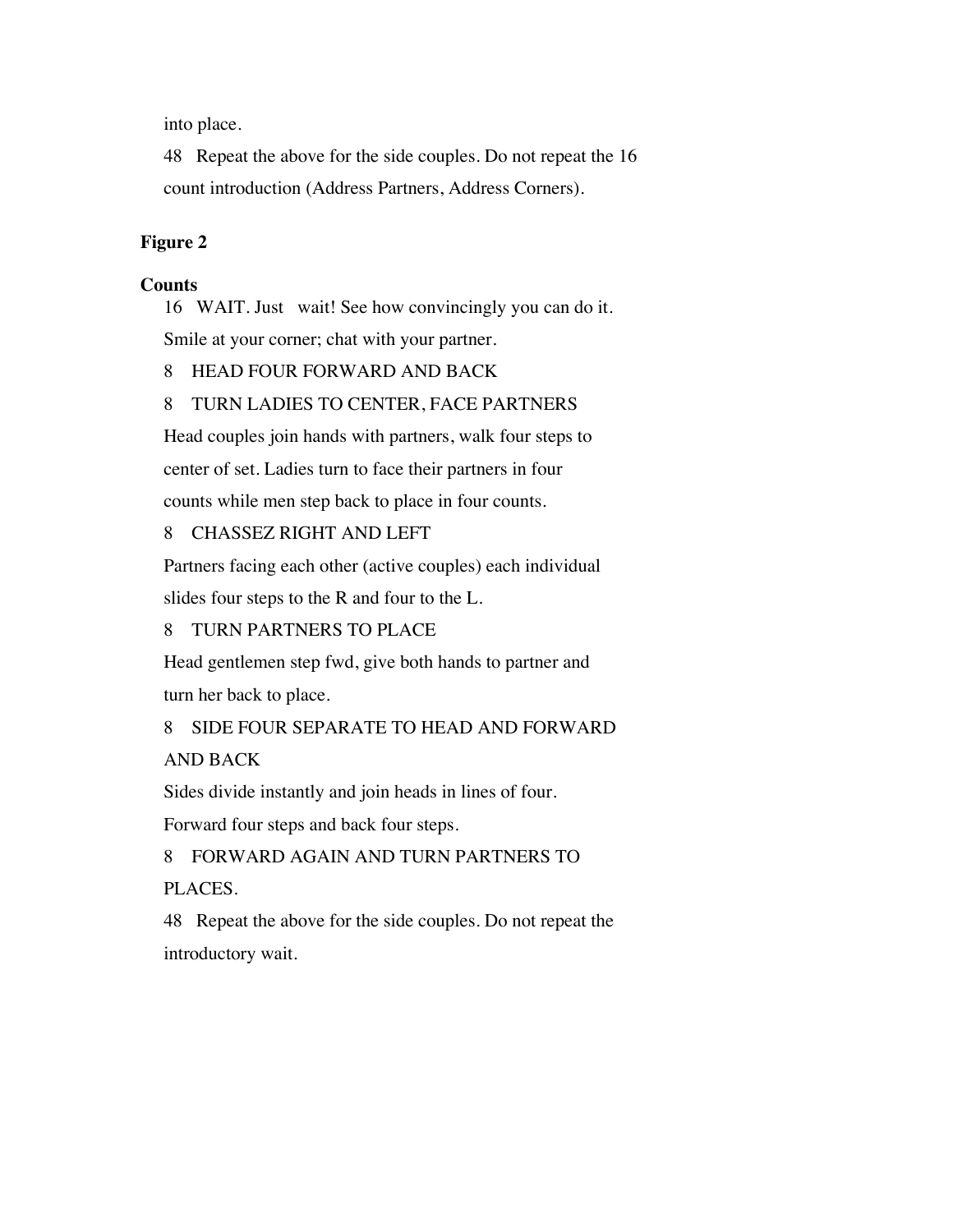# **Figure 3**

## **Counts**

16 WAIT

8 HEAD FOUR FORWARD AND BACK

8 FORWARD AGAIN AND ADDRESS

Head couples step fwd to each other, make a little duck on the 4th count and back up to place.

16 HEAD LADIES CHAIN

Full chain across, courtesy turn, cross back and turn into place.

32 Repeat the above for the sides. Do not repeat the wait.

8 ALL JOIN HANDS, FORWARD AND BACK

8 FORWARD AGAIN AND ADDRESS

All make a little duck.

16 FOUR LADIES GRAND CHAIN

Full around. Right hand star across, courtesy turn with opposite man, chain back, turn into place.

# **Figure 4**

# **Counts**

16 WAIT

# 8 HEAD COUPLES LEAD TO THE RIGHT and

# ADDRESS

The music will tell you just what to do. Take short steps to the couples on the right. When the long-held chord comes in the music, the ladies make a slow, deep bow. Tuck one foot behind the other and go down as far as you can. There is a little "plink" in the music that tells you to get up again. The gentlemen bow from the hips in a courtly fashion, hands hanging at sides. Use your skirts, girls.

8 HEAD COUPLES LEAD AROUND TO THE LEFT and ADDRESS

8 HEAD COUPLES RETURN TO PLACE, and ADDRESS PARTNERS

This address is much shorter. Be ready to step right into the next change or figure.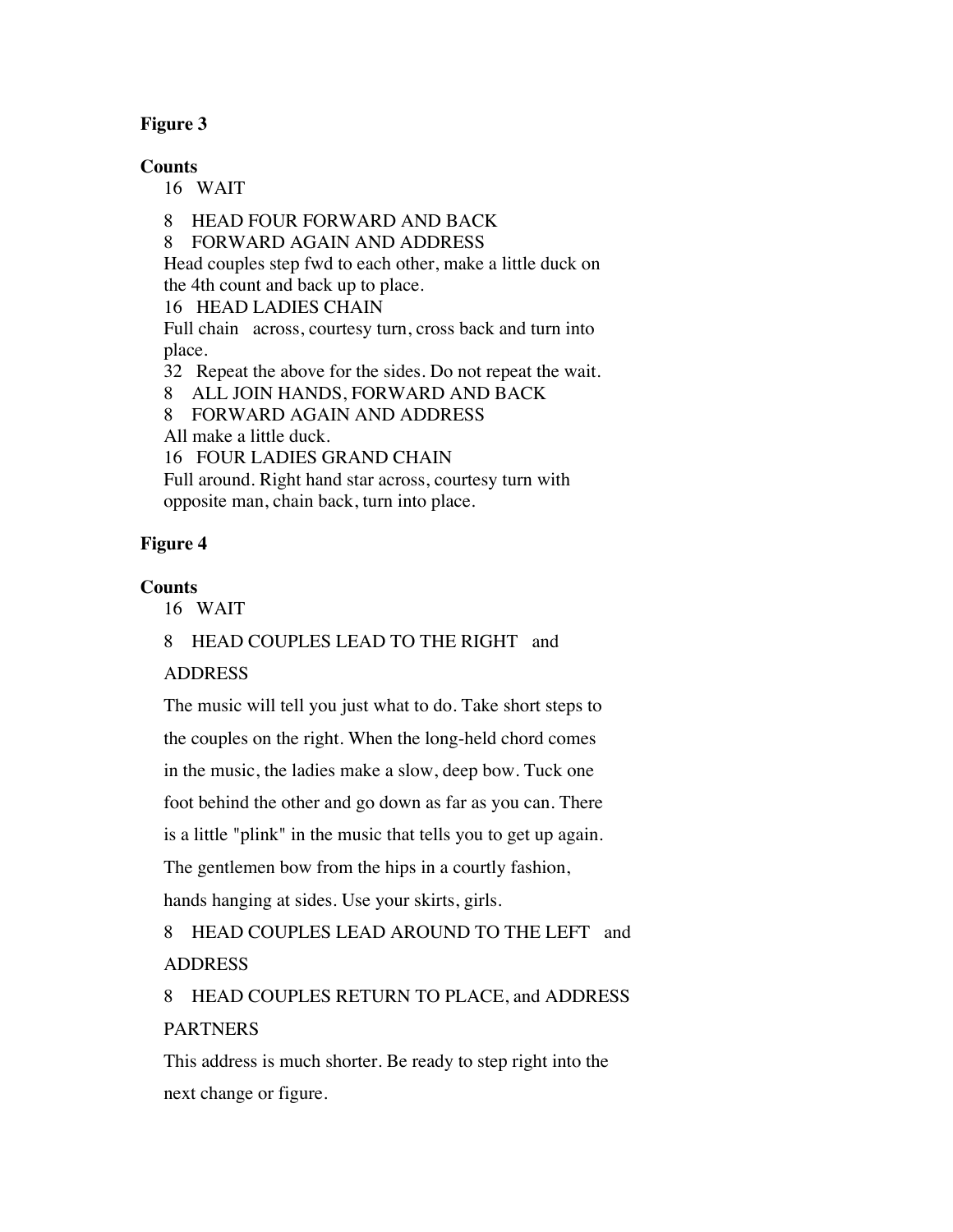### 8 HEAD COUPLES RIGHT AND LEFT THROUGH

## 8 AND RIGHT AND LEFT BACK

40 Repeat the above with side couples leading out to the left. Do not repeat the wait.

#### **Figure 5**

#### **Counts**

Before the music starts, call "ADDRESS PARTNERS." On the long chord ladies make another deep, slow curtsey, as in part 4. After this the first change is called and the music begins.

## 32 GRAND RIGHT AND LEFT

A regular grand right and left (beginning with partner's R hand and progressing in that direction fully around the circle , alternating hands as you go) but go full around. Pause and bow slightly to your partner as you meet her in the opposite position. Then meet her at your home position.

# 8 FIRST COUPLES PROMENADE THE INSIDE AND FACE OUT

First couple promenade in a small CCW circle in regular promenade pos. Come back to home place facing out.

#### 8 AND THE SIDES FALL IN

The third couple is already in line and facing in the right direction. Couple 2 falls in behind couple 1, and couple 4 behind 2, each taking four counts for the maneuver.

### 16 CHASSEZ

Ladies slide to the L 8 counts, passing in front of their partners, while men slide to the R, then all back to place in 8 counts.

## 16 MARCH

Ladies to the R and men to the L. Both lines turn out and march to the foot of the set in 8 counts, cross each other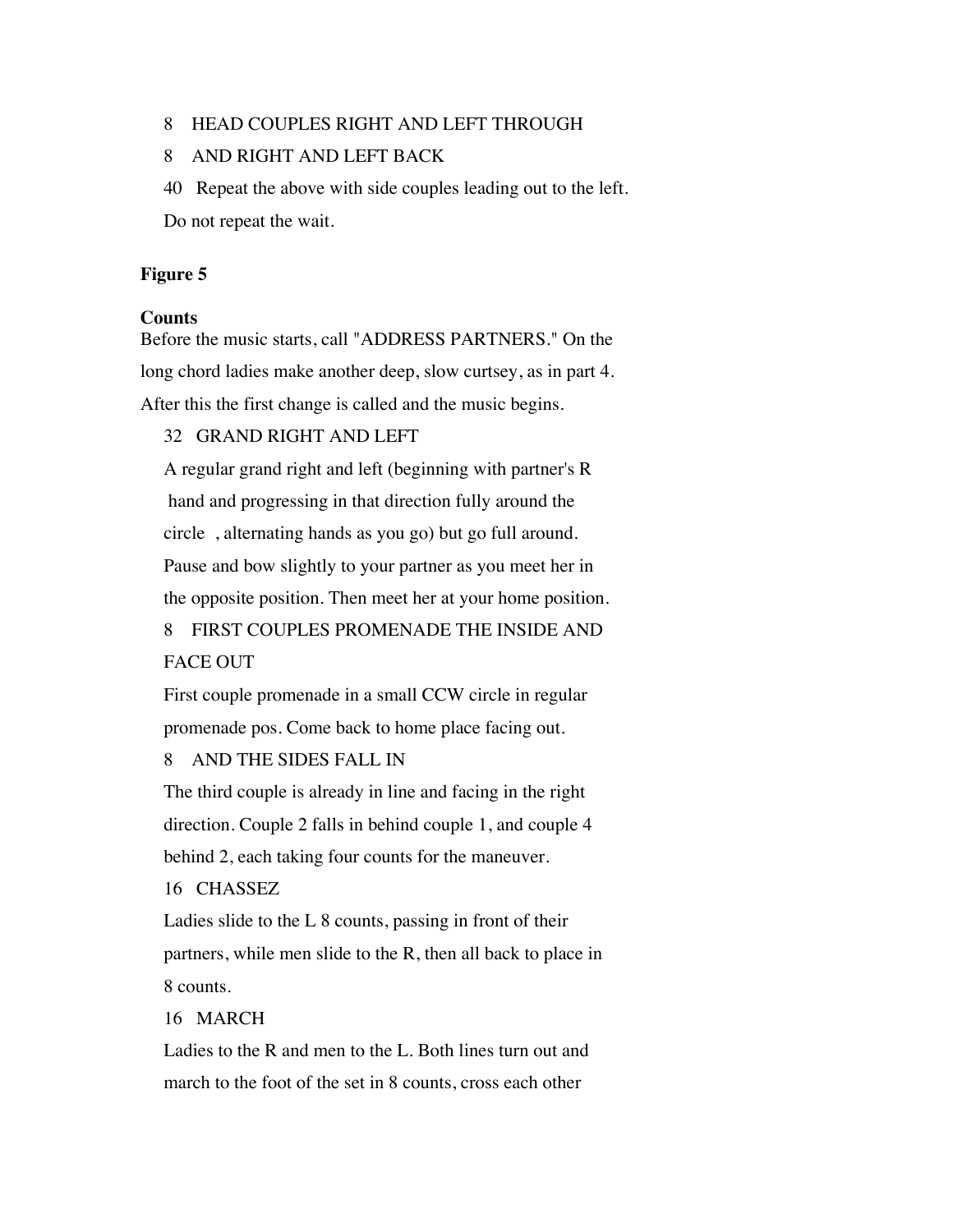and back into line in 8 counts. The ladies are now on the L and the men on the R.

ALL FORWARD AND BACK

The two lines facing each other.

ALL FORWARD AND TURN PARTNERS

Lines move fwd 4 counts, then turn partners to places with a two-hand turn.

- GRAND SQUARE (see instructions below)
- SECOND COUPLE PROMENADE AND FACE OUT
- AND THE HEADS FALL IN (3 behind 2, 1 behind 3)
- CHASSEZ (as above)
- MARCH (as above)
- ALL FORWARD AND BACK
- ALL FORWARD AND TURN PARTNERS
- GRAND SQUARE (see instructions below)
- THIRD COUPLE PROMENADE AND FACE OUT
- AND THE SIDES FALL IN
- CHASSEZ
- MARCH
- ALL FORWARD AND BACK
- ALL FORWARD AND TURN PARTNERS
- GRAND SQUARE
- FOURTH COUPLE PROMENADE AND FACE OUT
- AND THE HEADS FALL IN
- CHASSEZ
- MARCH
- ALL FORWARD AND BACK
- ALL FORWARD AND TURN PARTNERS
- ALL JOIN HANDS AND FORWARD AND BACK
- ALL FORWARD AGAIN AND ADDRESS

Step in twd the center of the set, turn to partner and make a